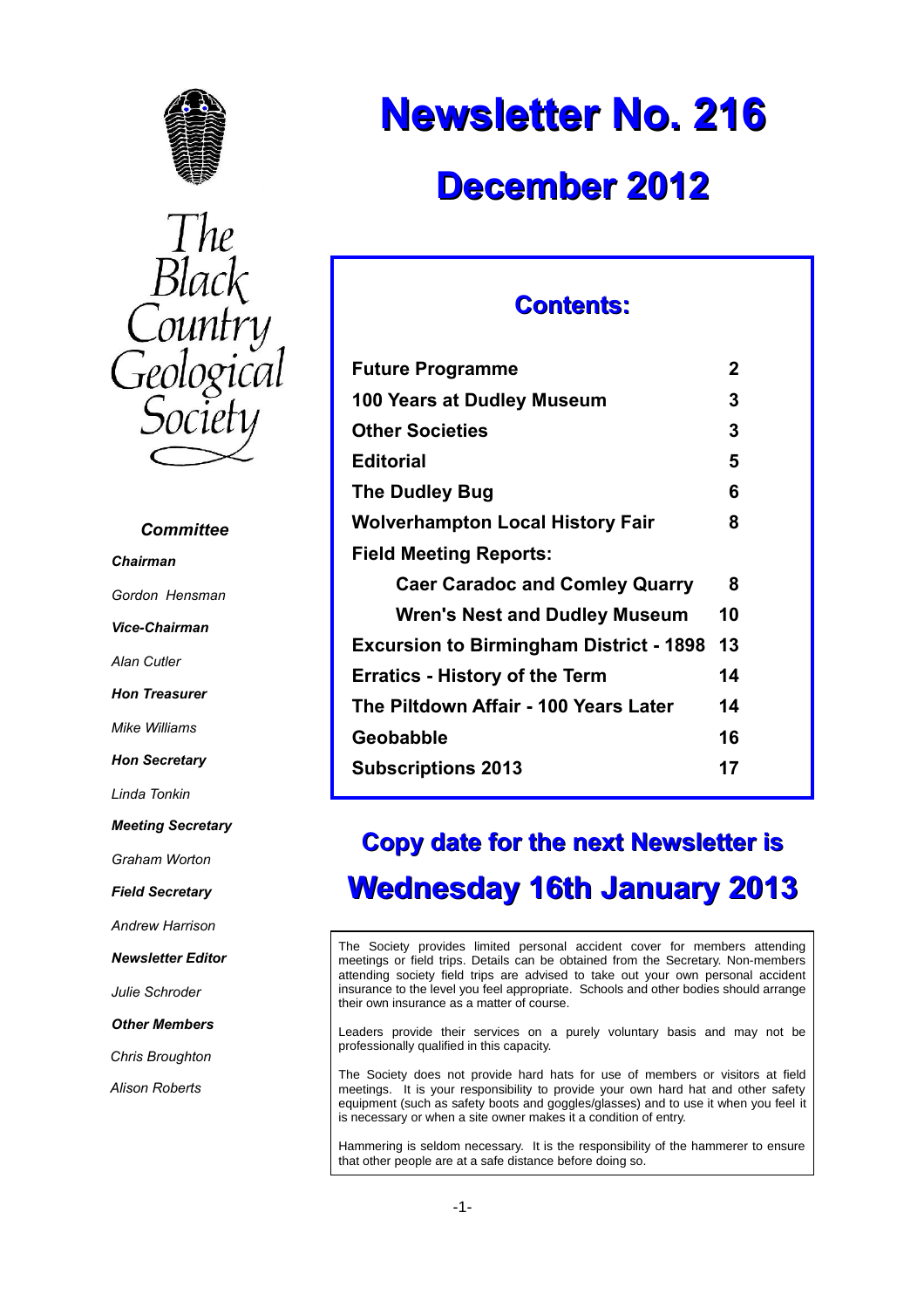# **Future Programme**

### **Lecture meetings are held at Dudley Museum & Art Gallery, St James's Road, Dudley, DY1 1HU. Tel. 01384 815575. 7.30 for 8 o'clock start unless stated otherwise.**

### **Those wishing to attend field meetings please contact our Field Secretary, Andy Harrison, telephone: 01384 370 188, mobile: 0797 333 0706 or email: [fieldsecretary@bcgs.info](mailto:fieldsecretary@bcgs.info)**

**Monday 10th December:** *(Indoor meeting, 7.00 for 7.30 start)* **BCGS Members' Evening and Christmas Social.** This is our annual chance for members to share their geological experiences in a sociable atmosphere with Christmas buffet provided by the Society. Please get in touch with Graham at the museum [\(meetingsecretary@bcgs.info](mailto:meetingsecretary@bcgs.info) tel 01384 815575) if you would like to do a short presentation, or show some of your specimens etc.

**Monday 21st January** *(Indoor meeting):* **'The Mineralogy of Scotland'.** Speaker: Roy Starkey, President of the Russell Society and founder of the British Micromount Society. Roy writes: Rocks dating back over 3 billion years are found in some parts of Scotland and these rocks (Lewisian gneiss) were at one time many kilometres deep in the Earth's crust. We can recognise five geologically distinct provinces in Scotland - Lewisian gneiss and Torridonian of the NW; Moine rocks of the Central and Northern Highlands west of the Great Glen Fault; Moine and Dalradian of the Central and Grampian Highlands; Midland Valley, and the Southern Uplands. These areas are separated by large faults: the Moine Thrust, the Great Glen Fault, the Highland Boundary Fault and the Southern Upland Fault. Glaciations have shaped the surface rocks, giving rise to varied scenery. The geological variety and differences in the ages of rocks mean that Scotland's mineralogy is diverse and interesting. This talk will highlight some of the key areas of interest and hopefully provide the impetus for members of the audience to go and explore for themselves.

**Saturday 2nd February** *(Conservation day):* **Rowley Hills**. Meet at St Brades Close at 10:30 for an 11:00 start. Directions: from Birmingham - along the Birmingham New Road (A4123) turn left on to Tower Road (right if coming from Wolverhampton). Just after Bury Hill park, turn left onto St Brades Close. Wear old work clothes, waterproofs and stout footwear. Please bring gloves and garden tools; loppers, secateurs, forks and spades if you have them. Also bring lunch. Finish at 14:30.

**Saturday 2nd March** *(Conservation day):* **Return to Barr Beacon.** Meet at 10:30 for 11:00 at the entrance on B4154 Beacon Road, opposite Bridle Lane (the southern entrance to Barr Beacon) Grid ref: SP 060 967. Wear old work clothes, waterproofs and stout footwear. Please bring gloves and garden tools; loppers, secateurs, forks and spades if you have them. Also bring lunch. Finish at 14:30.

**April** *(Field meeting):* Warwick and Warwick Museum. Date and details tbc.

**May** *(Field meeting):* Oxford University Museum of Natural History. Dates and details tbc.

**June** *(Field meeting):* Trip by canal boat through the Black Country. Details tbc.



*A Merry Christmas to all our readers!*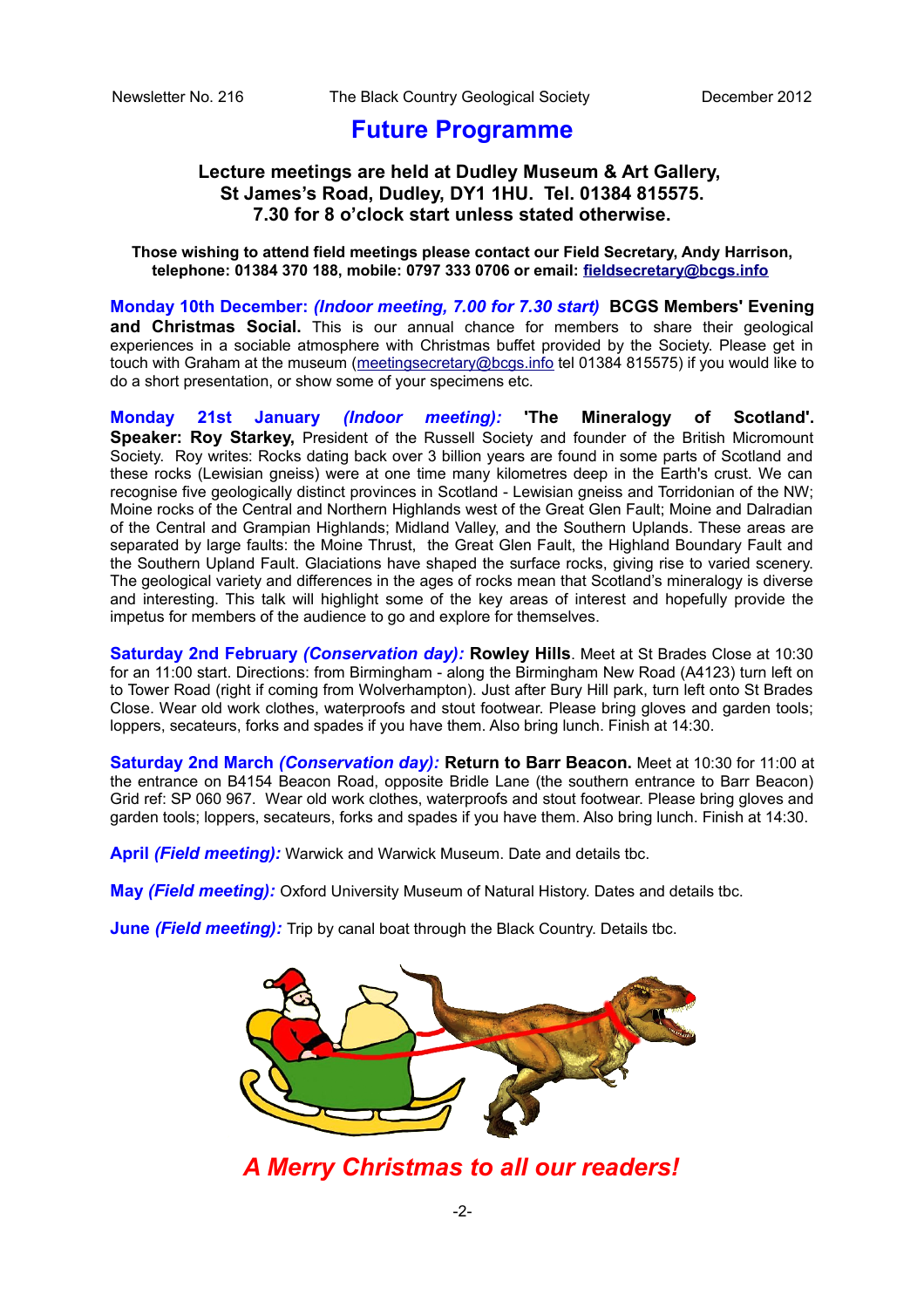# **100 Years of Geology at Dudley Museum and Art Gallery**

**Wednesday 12th December: 5.00 – 7.15 pm: Centenary of the Geological Displays at Dudley Museum.** On 12th December 1912 Professor Lapworth of Birmingham University opened the new Geology Gallery at the Museum (the first in this building). This anniversary event celebrates 100 years of geology exhibitions, collections care, conferences and research contributions at Dudley Museum and Art Gallery.

After a short reception, there will be a welcome from the worshipful Mayor of Dudley, followed by some special events and a chance to see the re-vamped geological displays. The celebrations will finish with the launch of the Dudley Museum 'Year of Geology' 2013. So please join us if you can to raise a glass to the past and look forward to the future of geology in Dudley Museum and Art Gallery.

### *NB: Due to limited space this invitation is extended to BCGS members only.*

See the poster for full details of the programme (enclosed for postal recipients, already sent to email recipients). Please reply as soon as possible, to help with practical arrangements.

**RSVP to Graham Worton** at: Dudley Museum & Art Gallery, St James Road, Dudley DY1 1HU; Tel: 01384 815575; email: [graham.worton@dudley.gov.uk](mailto:graham.worton@dudley.gov.uk)

# **Other Societies**

BCGS members are normally welcome to attend meetings of other societies, but should always check first with the relevant representative. Summarised information for the **next two months** is given in our Newsletter. Further information can be found on individual Society web sites.

### **North Staffordshire Group of the Geologists' Association**

**Thursday 17th January: The forensic use of microfossils.** Hayden Bailey (formerly Palaeoservices).

**Thursday 7th February: How big is your bang? (Volcanoes).** Dr Dougal Jerram (Dougal Earth).

All talks are held in William Smith Building Room 0.06, Keele University, at 7.30. Further information at: [www.esci.keele.ac.uk/nsgga/](http://www.esci.keele.ac.uk/nsgga/)

### **Herdman Society Symposium**

### **Saturday 16th February 9.30 - 5.00: 'Geoscience Frontiers 4'**

A day of lectures at the Sherrington Lecture Theatre, University of Liverpool, and wine reception from 5.00 - 6.00. Full details will be published in early January. The charge to non-students will, subject to sponsorship, probably be £10, which includes programme, buffet lunch, tea/coffee and wine reception.

Dr Roger Benson (Oxford) **Dinosaur evolution and Mesozoic faunas as a guide to biodiversity** Dr Gareth Collins (Imperial) **Impact: Earth! The hazard and mitigation of asteroid impacts** Prof Fergus Gibb (Sheffield) **Nuclear waste: geology has a better answer** Prof Cor Langereis (Utrecht) **The past and future of the Mediterranean** Dr Ed Llewellin (Durham) **Bubble, bang, burp! Big experiments in volcano physics** Prof Paul Wignall (Leeds) **The end-Permian mass extinction and its aftermath**

Persons interested in attending should contact Helen Kokelaar, e-mail: [herdman@liverpool.ac.uk](mailto:herdman@liverpool.ac.uk)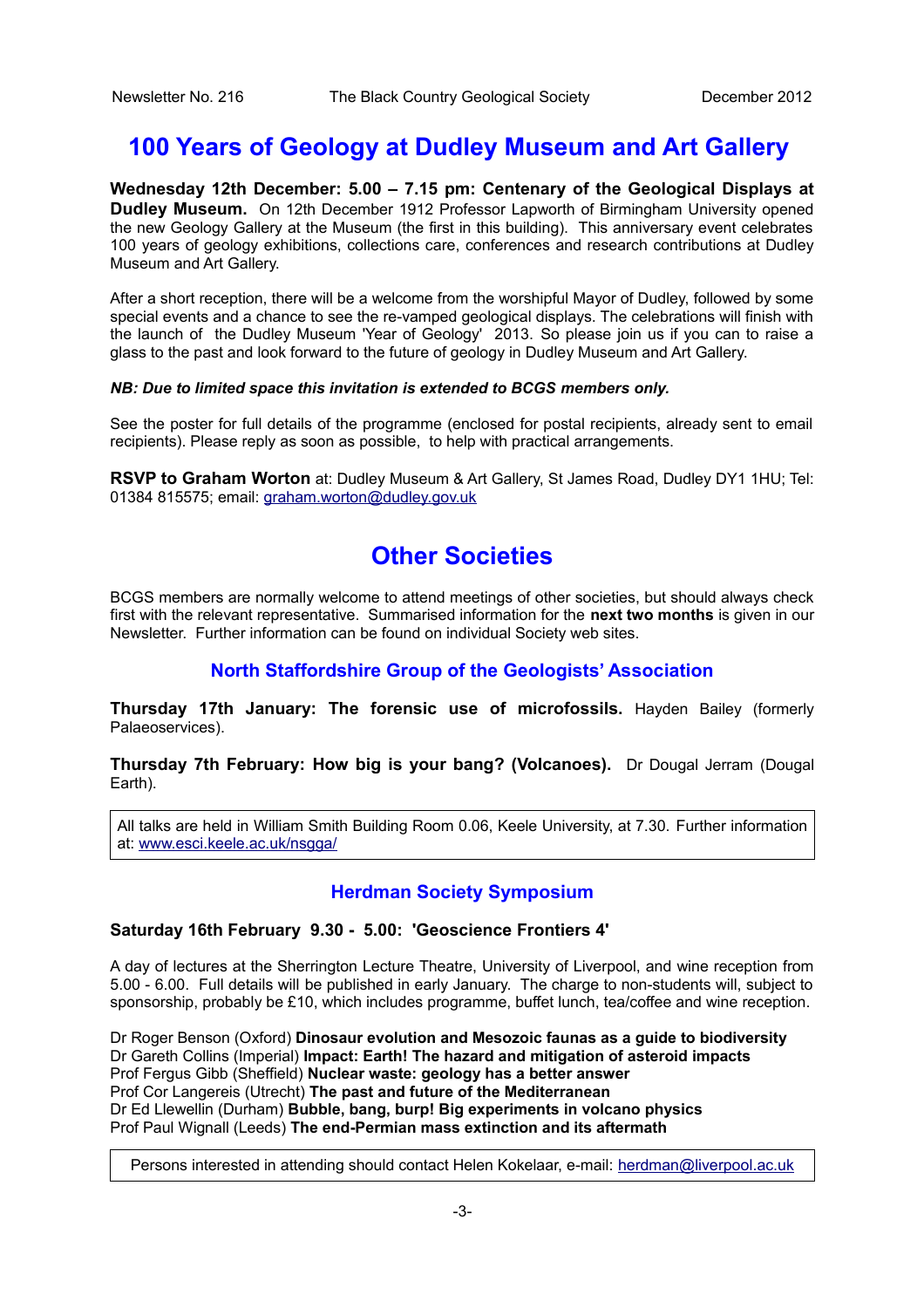### **Manchester Geological Association**

**Saturday 12th January: The Broadhurst Lectures: The Palaeontology of China.** Registration: 10.00 for 10.30, University of Manchester (see web site for full details).

### **Doushantuo Microfossils: the oldest animals in the fossil record?**

Dr John Cunningham, University of Bristol.

- **The Cambrian Fossils of Chengjiang: the flowering of early animal life.** Professor David Siveter, University of Leicester.
- **Shaking the tree of life by the roots: a bottom-up perspective on the Palaeozoic and Mesozoic fossil plants of China .** Dr Jason Hilton, University of Birmingham.

**Jurassic Spiders from China.** Professor Paul Selden, University of Kansas.

**Exceptional Preservation of Dinosaur Eggs and Embryos from the Upper Cretaceous of Henan Province, China.** Dr John Nudds, University of Manchester.

**Pterosaurs from China - Another great leap forward?** Dr David Unwin, University of Leicester

£15.00 per head for the buffet lunch and morning and afternoon refreshments, booking essential. **Booking form is online.**

Further information about indoor meetings go to:<http://www.mangeolassoc.org.uk/>or email [lectures@mangeolassoc.org.uk](mailto:lectures@mangeolassoc.org.uk) Visitors are always welcome.

## **The Oxford Colloquium**

**Saturday 16th March: Day of Lectures.** Six distinguished speakers will give illustrated lectures on topics drawn from across the Earth sciences**.** Colloquium goers not only experience a sumptuous smörgåsbord of geo-disciplines, they benefit from meeting like-minded individuals in and around the museum precincts. This event is organised by the Oxford Geology Group.

The speakers are: Prof. Simon Conway Morris, Prof. John Tellam, Prof. Peter Burgess, Dr Dave Waters, Prof. Martin Siegert and Dr. Richard Walker.

Further information:<http://oxgg.org.uk/the-oxford-colloquium/>Tickets: £15.00. Purchase (in person) from the Oxford University Museum of Natural History shop, or by mail from Alison Saunders. Contact her at [events@oxgg.org.uk.](mailto:events@oxgg.org.uk)

### **Warwickshire Geological Conservation Group**

**Wednesday 16th January: Volcanoes around the world.** Alan Clewlow (Volcanic Experiences Tours).

All meetings will be held in The Lammas Room, Hill Close Gardens, Warwick CV34 6HF and start at 7.00 for 7.30 – coffee beforehand! For more details visit:<http://www.wgcg.co.uk/>or contact Ian Fenwick [swift@ianfenwick.f2s.com](mailto:swift@ianfenwick.f2s.com) or 01926-512531. There is a charge of £2.00 for non-members.

### **Shropshire Geological Society**

**Wednesday 9th January: The threat of methane hydrate deposits and CO<sup>2</sup> sequestration.** Dr Chris Rochelle.

Generally held at Shire Hall, Shrewsbury, commencing at 7.15 for 7.30. A nominal charge is levied for attendance by non-members. Further info at: [www.shropshiregeology.org.uk/](http://www.shropshiregeology.org.uk/)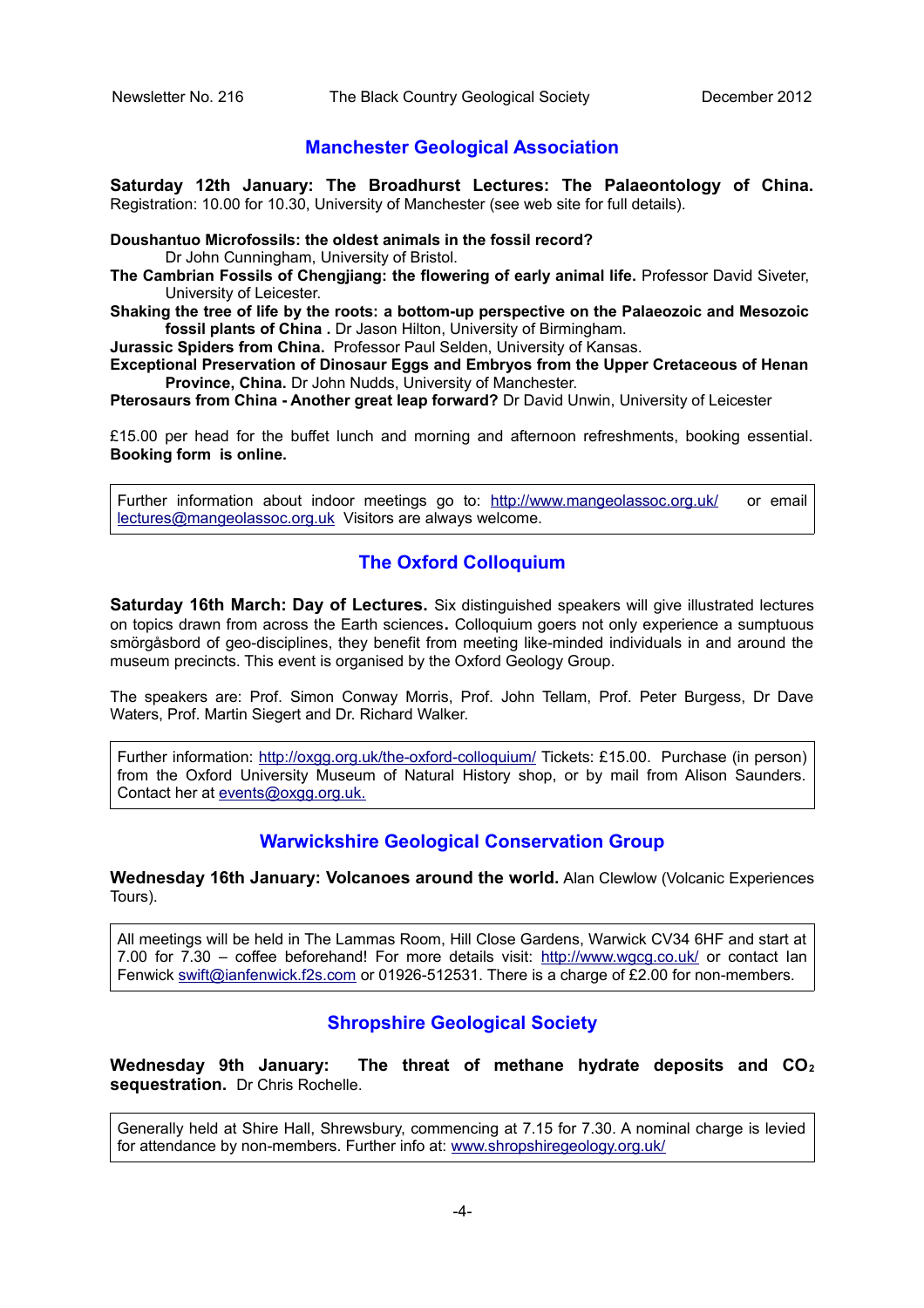### **Stamford and District Geological Society**

**Wednesday 9th January: Swallow holes & Wild Bores**. Mark Grout, Environment Agency. tbc.

Meetings are held at Tinwell village hall, at 7.30. Further info. at: [www.stamfordgeolsoc.org.uk/](http://www.stamfordgeolsoc.org.uk/)

### **Lapworth Lectures**

**Monday 14th January:** Professor David Mattey, University of London, Royal Holloway. Title tbc.

**Monday 28th January: Permissive environments or biological innovation? Fresh insights into the Cambrian explosion.** Dr Graham Shields, University College London.

Lectures at 5.00 in the Dome Lecture Theatre, Earth Sciences, University of Birmingham. For further info phone: 0121 414 7294 or visit:<http://www.lapworth.bham.ac.uk/events/lectures.shtml>

# **Editorial**

I'm pleased to report that our monthly conservation sessions are proving to be a great success. Organised in conjunction with the Birmingham and Black Country Wildlife Trust, these meetings have enabled us to provide some much-needed maintenance to several important geological exposures which have been cleared in the past, but have since become overgrown. The days have been wellsupported, and greatly enjoyed by those who have taken part. If you haven't already tried it, do come along to the next session on Saturday 2nd February.

At the Wolverhampton Local History Fair on Saturday 17th November, our new pull-up stand had its debut outing, along with the new publicity leaflets (see the report on p.8). Committee members Gordon, Mike, Linda and Chris did sterling work to fly the flag for our Society at this event, but would like to see some new volunteers at such events in the future. The leaflets will be available at our Members' Evening on 10th December. Please take some and do your bit to publicise our Society and attract new members!

I trust that you are all now fully aware of the arrangements for the Centenary celebration at the Museum and Art Gallery on 12th December. This is a very special occasion and we hope that as many of you as possible will be able to come along. Don't forget to reply to Graham Worton (details on p.3).

Arrangements for indoor meetings in February, March and April are in the pipeline, but unfortunately not yet confirmed. We apologise for this but will give you the details as soon as possible.

The Midlands branch of the Geological Society in conjunction with the BCGS are organising a photographic competition (with prizes!). There will be 4 categories: Geology at work, Geology in motion, Geology and the Midlands, and Abstract/Creative Geology. Full details to follow.

Once again we have no suitable items for the 'Members' Forum'. In that space we want you to share your queries, photos, short items of interest, and let us know what you feel about the Society. What do you enjoy most? What else would you like the Society to do? Your comments and suggestions will be greatly welcomed by the Committee. Please get in touch, but also please note that the **copy date for the next issue is 16th January** (brought forward for personal reasons).

It remains only for me to thank all our contributors for their excellent and much appreciated items. With so many priority items - Society news, field reports, and topical subjects, the final instalment of your Editor's 'Italian Adventure' has been relegated to the next issue. But it's good news that we have so many meaty items for our festive issue.

On behalf of the committee, I wish you all a very Happy Christmas and look forward to seeing you at some of our events in the New Year. ■

*Julie Schroder*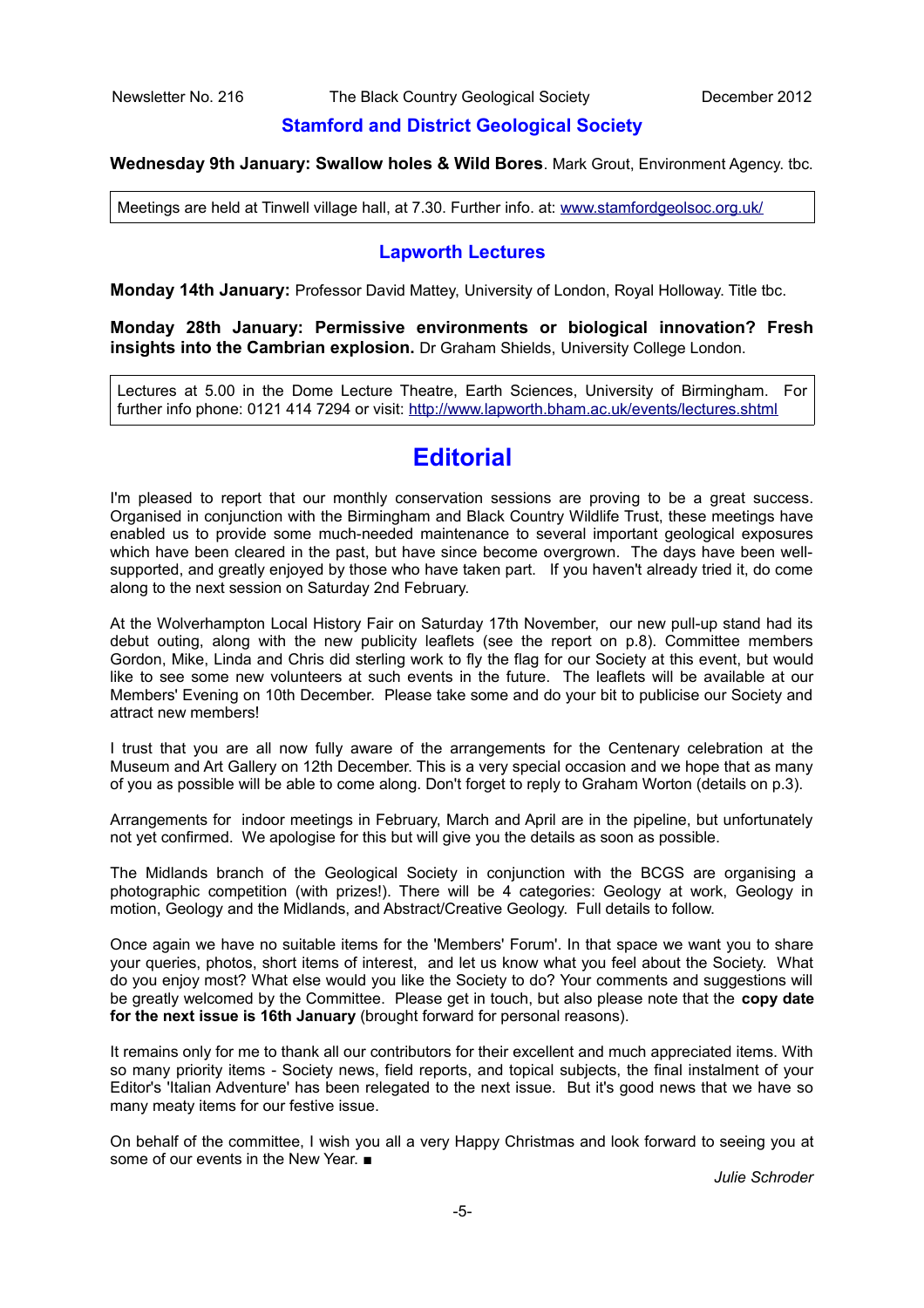# **The Dudley Bug**

Welcome to the Christmas 2012 edition of 'The Dudley Bug'. As we get closer to the big day anticipation builds until it's finally time to watch the greatest Christmas movie of all time... 'The Muppets Christmas Carol'. This got me thinking, if the Muppets can have a Christmas Carol, why not us geologists? Based on a completely untrue story, join me for that classic Dickensian Christmas tale… geology style... Enjoy!

*Chris and Ali*

# **A Geologist's Christmas Carol**

Back in the depths of the Little Ice Age, lived a cruel, cold-hearted man called Professor Ebenezer Lapworth. Ebenezer owned a geotechnical engineering firm called 'Scrooge's Slope Stabilisation' and employed a significant workforce. However, his employees worked for a pittance. They had no holidays for fossiling and defiantly NO coal in their stockings! The Black Country Geological Society once approached Ebenezer to assist with a graduate training scheme, but were immediately told on no uncertain terms to 'Rock Off!' and take their graduates with them.

It was approaching Christmas, a boom time for Ebenezer's business as vegetation was thin and access to rock faces was at its easiest. For this reason his employees worked tirelessly throughout the holiday, but Christmas 2012 was one which Head Geoscientist, Dr Bob Fossil was determined to spend with his family. It was Christmas Eve and after much encouragement from his colleagues, Dr Fossil built up the courage to ask for the Christmas week off, which Ebenezer dismissed in a fluster of mutterings and abuse. However, Dr Fossil held a trump card: who else would be open for business? Ebenezer had no reply, and finally relented. Ebenezer Lapworth offered the consolation prize of one day's unpaid holiday on Christmas Day, which allowed Bob Fossil to spend the last Christmas with his very ill son.

That evening on the eve of Christmas, the freezing air felt like a million ice daggers pounding Ebenezer's wicked face as he stumbled home from the local real ale pub. Reaching his dark, mysterious house he flung open the door to reveal a personal museum of rare, sparkling and very pretty rocks and fossils. That evening Ebenezer sat in a single room eating rock cakes, with only a small lava lamp and a glowing specimen of uraninite for illumination (to save money on lighting the whole house!). Suddenly, the lava lamp stopped convecting and the Geiger counter stopped crackling. Out of the gloom appeared a ghostly vision. "Who are you?" Ebenezer muttered under his breath. "I am your old business partner... Jacob Murchison" groaned the transparent figure. Murchison warned Ebenezer of his impending doom upon his death, constricted by the chains forged in life (and in the Black Country) for all eternity. Forgivingly, there was a chance to save his damned soul. Squirming for some sort of comfort, Ebenezer was primed for the visit of three ghosts during the night. In a flash, the room returned to normal, convection resumed and the mineral glowed once more.

Ebenezer blamed his hallucinations on the real ale, but went cautiously to bed carrying his uraninite with him. As he struggled to sleep he counted trilobites jumping over coral until his heavy eyes shut

tight. The next thing he remembered was a bright light illuminating the room. A rough, primitive voice grunted "I am the ghost of Christmas past". Ebenezer peered from beneath the duvet to see a big nosed, hairy Neanderthal pointing a spear at him. With a jab of the flint spearhead they were transported to Ebenezer Lapworth's childhood. Ebenezer looked helplessly at his days as a young geology student, throwing rocks at the teacher and making smaller children lick the halite samples. He gazed on as he mixed up the sequence of metamorphic samples laid on the table, baffling the class. "No more!" he yelled like a little girl. The Neanderthal lead him away to his first Christmas party in a geotechnical company. During the vision he saw himself as a graduate, complaining to his manager about how much the party has cost and that the money would be better spent on drill heads. In a pulse of light the ghost strolled off into the distance and Ebenezer was back in his bedroom gasping for breath. ►

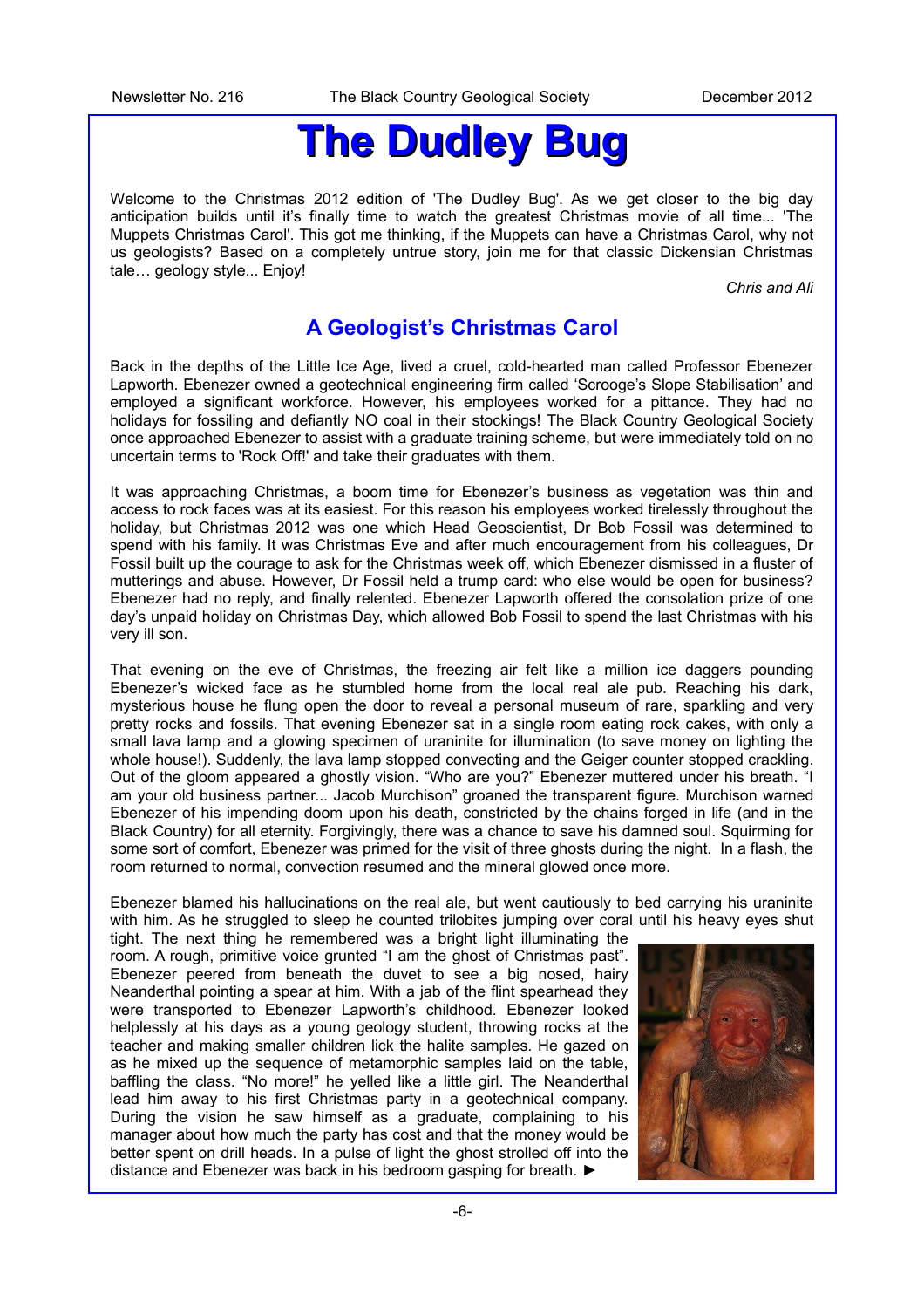### Newsletter No. 216 The Black Country Geological Society **December 2012**

Minutes following the exit of the first ghost a second phantom ascended from the floor, which was tiled in Rapakivi granite. "I am the ghost of Christmas present" snorted a deep, muffled voice. To Ebenezer's horror, towering over him was a giant talking Pleistocene ground sloth known as *Megatherium*. Ebenezer frowned as the sloth guided him into a white mist with his enormous claws, "Come, we have little time as I grow older every second" claimed the sloth. They reappeared amongst the excitement of Christmas day in the market, seeing the hustle and bustle of people buying Christmas dinner. They then viewed Christmas in a miner's cottage, where they were short of coal and not a fossil display in sight, yet they were full of joy and happiness on this day. Finally, the sloth took Ebenezer to observe the scene at Bob Fossil's house. There, he gazed on to see a happy, vibrant scene of Bob Fossil with his family and very ill son, Trilobite Tim. He continued to observe as Bob's wife began complaining about Ebenezer, his greed and his cruelty to everyone who crosses his path. Ebenezer was shocked when Bob stuck up for him, explaining how he was responsible for providing their Christmas dinner as Bob's employer, to the answer of "Huh… This



measly meal… as he feasts in luxury!" from Bob's wife. "Enough, spirit, I have seen enough" blubbered Ebenezer before reopening his eyes to see the sloth, now looking very old, walking away from him in a spooky old graveyard.

Moments later, a dark spectre materialised in the fog, "I am the ghost of Christmas's yet to be" whispered a quiet, yet deep voice. Shuddering vigorously, Ebenezer stepped closer to see the Woolly Mammoth eyeing him up. The mammoth pointed with his trunk to a gravestone made from blue Larvikite granite. Ebenezer stumbled over like a drunken fool and reluctantly wiped away the grime to



reveal his own name. Falling backwards in horror, he grasped for comforting words, "The future can be changed… a man can break his chains" wept Ebenezer. In a heart stopping second, they emerged into a grotty backstreet, looking on at a grubby street trader. "Get your rocks here… fossils for a fiver" the trader yelled. "Who did this collection belong to?" whispered Ebenezer. The mammoth stood and pointed his trunk. A group of women were discussing the collection, "I'm sorry the owner's dead… sorry he didn't die sooner". A second woman replied, "That Ebenezer Lapworth was an evil

geologist, who didn't document his collection properly and now it's worthless". Now a whimpering wreck, Ebenezer had one final call… back to Bob Fossil's house. Inside, the mood was solemn, near the fire sat an empty chair with a rock hammer and hard hat laid on the seat. Ebenezer immediately realized that it was Trilobite Tim's chair. "A man can change his future!" Ebenezer screamed with fear, and with that the phantom mammoth faded away.

Upon opening his eyes Ebenezer Lapworth was in his own warm bed. Like a whippet he flung himself free of the sheets and hung out of the window. A child carrying a lump of schist hurried past until Ebenezer shouted "Good Sir, what day is it?" A high pitched nervous reply came, "Why… it's C… C… C… Christmas Day". A giant grin grew on his face; the spirits came all in one night and he had not

missed the big day. Ebenezer called the boy again to ask, "You know the large *Titanites* ammonite in the shop window? Go and buy it for me boy". The boy was swamped by the *Titanites,* as he followed Ebenezer towards Bob Fossil's house. On the way Ebenezer donated his prized fossils to the poor, and invited graduates to train in his company. When they finally reached Bob's house he was greeted with anger from Bob's wife, until she saw the size of the ammonite being delivered for them. She stood motionless with shock as Ebenezer offered a very large pay rise for Dr Bob Fossil and his fellow geoscientists. From that day forward Ebenezer became like an uncle to Trilobite Tim (who did not die) and was much loved as a generous member of the Black Country Geological Society. ■

1st image - Stefanie Krull, Neanderthal Museum 2nd image - Wikimedia commons 3rd image - Dantheman9758, Wikimedia commons 4th image - Wolverhampton Arts and Museums

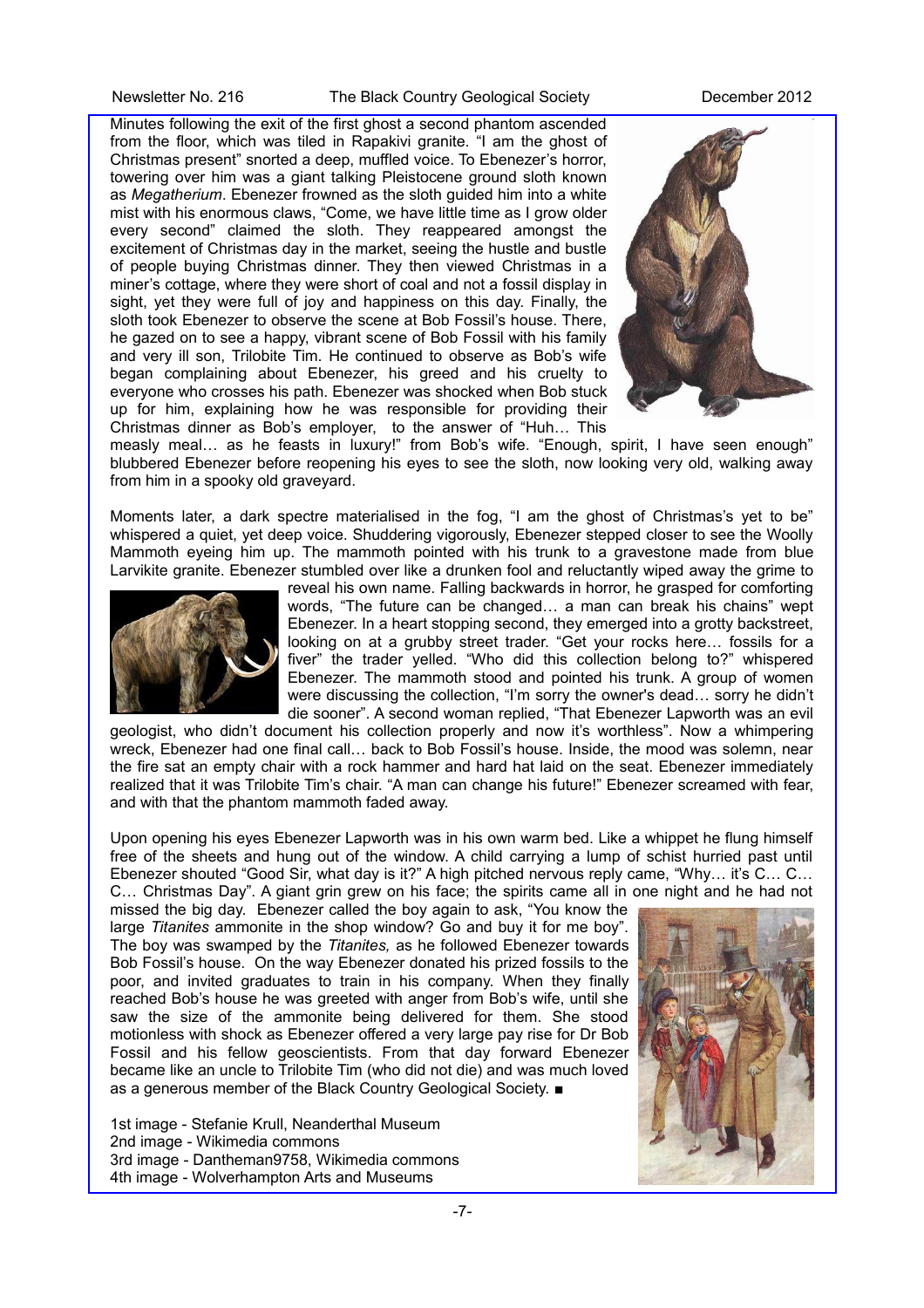## **Wolverhampton Local History Fair**

The Wolverhampton City Archives and Local Studies group organised their third Local History Fair on Saturday 17th November, in the restored Molyneux Hotel which now houses the city archives, right next to the 'Wolves' football stadium.

The BCGS was invited to attend and we decided that this was an ideal occasion to promote our Society and inform visitors about the importance of geology in the development of the Black Country and concomitant birthplace of the Industrial Revolution.



We exhibited an eye-catching range of fossils, fossil casts and minerals from Dudley Museum & Art Gallery, by kind permission of Graham Worton. We had our newly printed BCGS publicity leaflets and, at long last, a splendid 'pull-up', specifically designed to advertise our society. We displayed it as prominently as we were able in the Rococo Room, along with some seven or eight other society displays ranging from the Dudley Canal Trust, Lock Makers, Crochet and Lace Makers, World War One Re-Enacters, Wightwick Manor, to Claverley Village.

The Molyneux housed a total of 26 societies along with a Craft Workshop, and the enigmatic 'Dr. Fossil', who turned out to be a lot younger than we had thought! Indeed Dr Fossil was none other than our own Chris Broughton masquerading as a brontosaurus! (He was very convincing!)

Visitor numbers totalled 362, including many children who had been targeted for the first time this year. This was reflected in the large number of young people who visited our stall and displayed great interest in geology. One young man who visited the BCGS stall, manned by Mike Williams our Treasurer, Linda Tonkin, our Secretary, and yours truly, told us that he had a piece of a meteorite which he had bought through the Internet. Thoughts of provenance sprang to mind - especially as I had been misled into buying the most fantastic lizard fossil a few years ago in China - they were being manufactured by the thousand!

This was a successful, tiring but worthwhile occasion which, short of the eruption of a super volcano in the Black Country, nuclear war, bubonic plague, or simply being, 'took in the night', we shall repeat next year, hopefully attracting a few more of our members. ■

*Gordon Hensman*

# **Field Meeting Reports**

**Sunday 5th August: Caer Caradoc and Comley Quarry, Shropshire.** Led by Keith Hodgkiss (Shropshire Geological Society - SGS)

This field visit involved a 5 mile circular walk of Caer Caradoc Hill, and included a visit to Comley Quarry. Starting and finishing at Botvyle Farm, our route lead us east, uphill, to a stile, then southwards around the southern end of Caer Caradoc Hill. We continued northwards to the hill's summit, then downhill to Comley Quarry, before heading south again and back to the cars. Between the farm and hill summit our height changed from 220m to 459m.

Heading southwards, we followed the line of the Church Stretton Fault, which extends for up to 150 miles, NNE to SSW. It separates Silurian rocks to the west from Precambrian - Cambrian rocks to the east. The Church Stretton Fault is one of several making up the Church Stretton Fault Zone, which was discovered and described by Edgar Sterling Cobbold. He labelled each fault as F1, F2, F3 and so on, F1 being the Church Stretton Fault.

The western slopes of Caer Caradoc Hill are thickly vegetated and outcrops pretty rare. Consequently the best way of seeing the rock types present is from the gravels in the path. Rhyolites generally dominate the south parts of the hill along with, to a lesser extent, andesite and dolerite. Vesicular basalts dominate the northern half of the hill. The rocks of Caer Caradoc belong to the Precambrian ►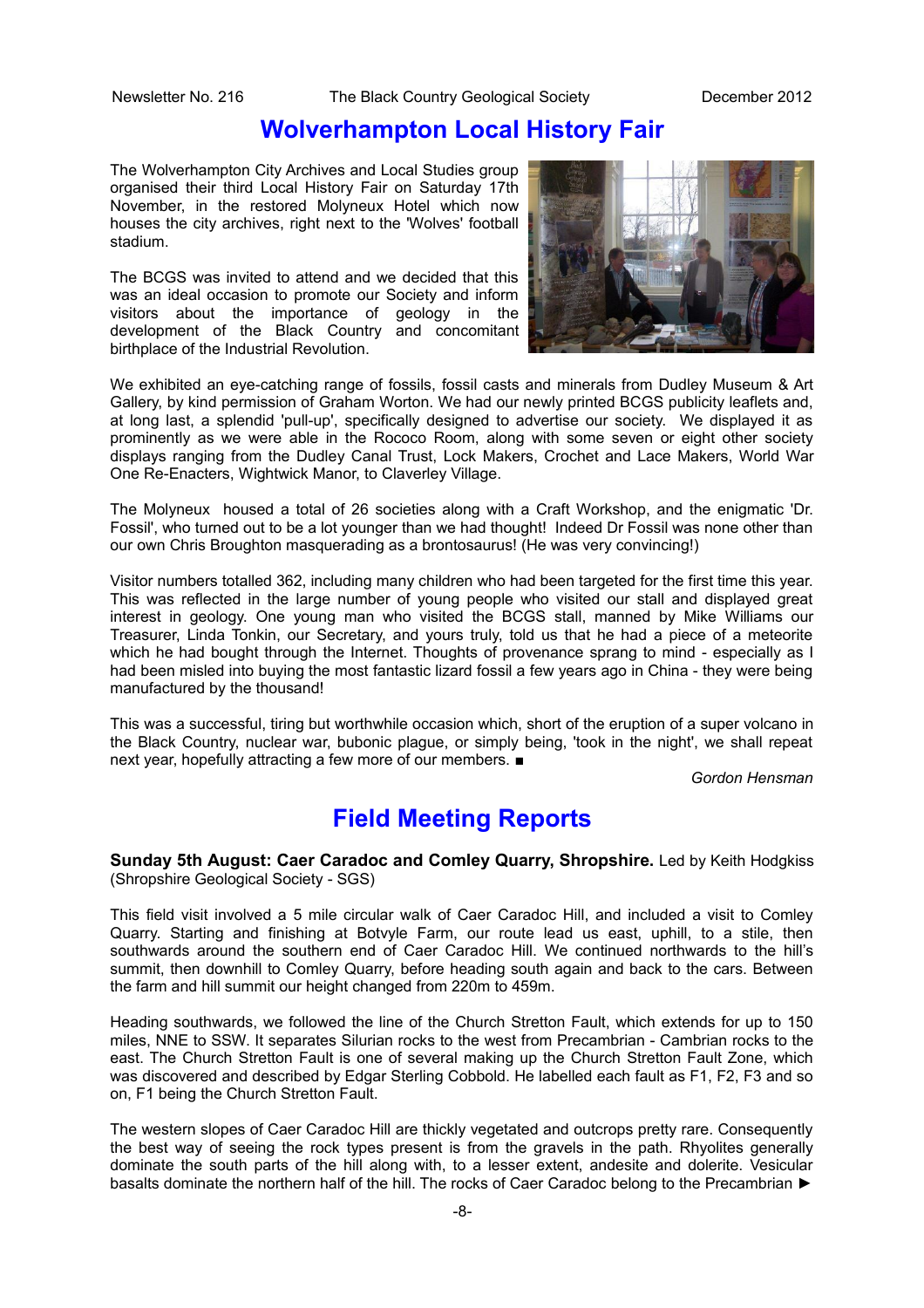### Newsletter No. 216 The Black Country Geological Society **December 2012**



*Caer Caradoc*

Uriconian Volcanics, dated to between approximately 560 Ma and 542 Ma. We last encountered these rocks in July during our field visit to Haughmond Hill and the Ercall Quarries.

To the west of the hill lies the Church Stretton Valley, comprising Silurian rocks of Ludlow Shale, Wenlock and Aymestry Limestones. The Church Stretton Fault has downthrown these by approximately 1000m. Keith told us that before 350 Ma, strike-slip movements occurred along the Church Stretton fault, which became vertical after 350 Ma. The Church Stretton Valley was produced approximately 20 Ma when movements along the Church Stretton Fault became listric, with the Long Mynd acting like a hinge.

Looking across the Church Stretton Valley, the Long Mynd comprises the Longmyndian Supergroup, which includes the Wentnor and Stretton Groups. Keith pointed out the sequence of Stretton Shale. Burway, and Synalds Formations on the Long Mynd hillside.

The eastern side of Caer Caradoc Hill is delineated by fault F2, which shifted Cambrian Wrekin Quartzite up against the Precambrian Uriconian rocks. Low ground in the eastern foreground consists of Ordovician Harnage Shales, beyond which is the Sharpstone Ridge scarp comprising Precambrian dolerite, conglomerate and rhyolite, and the Hope Bowdler hill, which includes Wrekin Quartzite (Cambrian). On the eastern horizon we could see towards the Black Country and Brown Clee Hill (Devonian and Carboniferous).

**Comley Quarry** is to the north end of Caer Caradoc, and contains the St David's and Comley Series. These units are made up of sequences of sandstone, limestone and conglomerate, and also contain fossil brachiopods and trilobites, such as *Olenellus*, *Eodiscus*, *Protolenus* and *Strenuella*. The Shropshire Wildlife Trust now manages the quarry, which is very overgrown and the rock exposures hard to see. Further north is the Lawley Hill and on the northern horizon we could see the Wrekin, both of which also consist of Uriconian Volcanic Rocks. Between the Lawley and Caer Caradoc are the Wrekin Quartzite (Cambrian) and the Shineton Shale (Ordovician).

South of Caer Caradoc is Helmeth Hill, comprising Helmeth Grit (Precambrian), which also outcrops on the southern end of Caer Caradoc.

The Uriconian Volcanics are believed to represent aerial fall and flow deposits that accumulated on the

flanks of Precambrian/Cambrian volcanoes. These volcanoes formed an island arc above a subduction zone situated to the north of the southern supercontinent of Gondwanaland. The Longmyndian Supergroup is believed to have been deposited within a subsiding basin, adjacent to the island arc.

During the last Ice Age the Church Stretton Valley would have been filled with ice, with the hill tops poking above. The retreating ice has left behind several features including melt water valleys, drumlins and glacial till.

I would like to thank Keith for a very enjoyable and informative day out and hope that we can do more such trips in the future. ►



*The Lawley and the Wrekin from Caer Caradoc*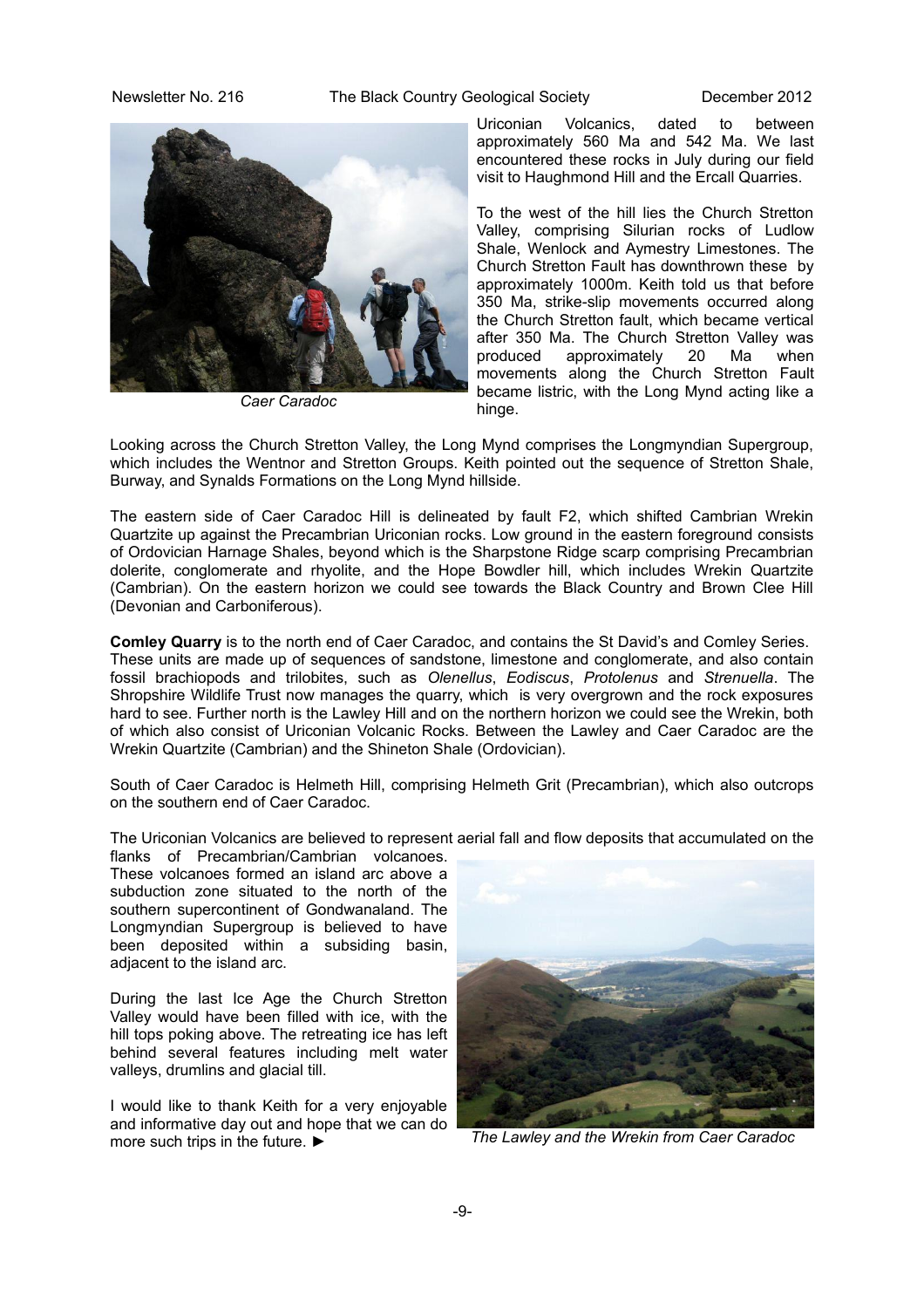**Saturday 18th August 2012: Wren's Nest and Dudley Museum and Art Gallery.** Led by Graham Worton (BCGS, and Curator of the Dudley Museum and Art Gallery.)

This fieldtrip, attended by members of the BCGS, the Shropshire Geological Society and the Teme Valley Geological Society, was not just a typical tour of the geology at the Wren's Nest, but was more about exploring its importance, both locally and internationally. At first glance the Wren's Nest looks like an ordinary wooded and vegetated hill, poking up above the Black Country landscape, sandwiched between the 'Priory' and 'Wren's Nest' housing estates to the east and west. Other than locals and geologists, few outside the Black Country have ever heard of Wren's Nest. So what makes this site so important? According to Graham, the site provides an excellent insight into the interactions between rocks and the local dense population.

### **History**

During Prehistoric to Roman times, the Wren's Nest formed part of a major communications route between northern and southern England. Around 1000 years ago, limestone was first extracted here probably to acquire good quality building stone such as that seen in the keep of Dudley Castle, built in 1300AD. It was also burnt to produce lime for agricultural purposes, which created 'lime pies'. Lime was used locally to improve the pH and 'sweeten', or break-up, the soils surrounding Dudley derived from Carboniferous Coal Measures, which were acidic and clayey.

In the 1600s demands on wood for timber forced people to look for alternative fuel sources to that of charcoal. In 1619 Dud Dudley, son of the Earl of Dudley, was using coal as fuel and limestone as flux during iron smelting to produce a good quality product. At this time the Dudley estate owned over 10,000 ironworks in a 5 mile radius of Dudley Castle.

In 1643, Abraham Darby 1st, considered the Father of the Industrial Revolution, was born at Wren's Nest Lodge which was owned by the Darby family. Located off Wren's Nest Road, today only a sycamore tree stands where this former hunting lodge once stood. According to Graham plans are in place for an archaeological dig of this site in 2013, and the creation of a lasting memorial to the Darby family.

Limestone quarrying activities at Wren's Nest reached their industrial peak between 1750 and 1924. The earliest underground workings are believed to date from around 1796, and in 1805 a private underground canal was built to link Wren's Nest Hill's eastern flank with the Dudley Canal at Tipton Green. An etching of the Wren's Nest dated 1812 and kept at the Dudley Museum and Art Gallery, shows the hill totally devoid of trees.

Whilst visiting the Dudley area in the 1830's, Sir Roderick Murchison discovered the strong link between the rocks and fossils of Wren's Nest and the local community. Murchison encouraged the local miners to put together the Dudley collection of fossils, which is now housed in the Dudley Museum and Art Gallery. In 1839 Murchison published his defining work, 'The Silurian System', based on the rocks and fossils of Wren's Nest. Of the Wenlock fossils illustrated in this work 65% were from Dudley.

During the First World War the flat summit of Wren's Nest Hill behind Mons Hill College was used as a

rifle range. Today it is used as playing fields. In 1956 the Wren's Nest was designated as the world's first National Geological Nature Reserve (NGNR).

In 2006 a 50th anniversary plaque, made by local school children, was placed adjacent to the 'Snake Pit' quarry and the former site of Wren's Nest Lodge. In 2007 Wren's Nest lost out to the Sustrans 'Connect2' project on the bid for the National Lottery's 'People's £50 Million Lottery Giveaway'. In 2008 local kids were involved in performing a geologically themed show in the Singing Cavern, beneath Castle Hill, as part of the Wrosne Project. The most recent trail, 'Ripples through Time' was opened in September 2011. This aimed to ►



*Wren's Nest, the 'Snake Pit' quarry*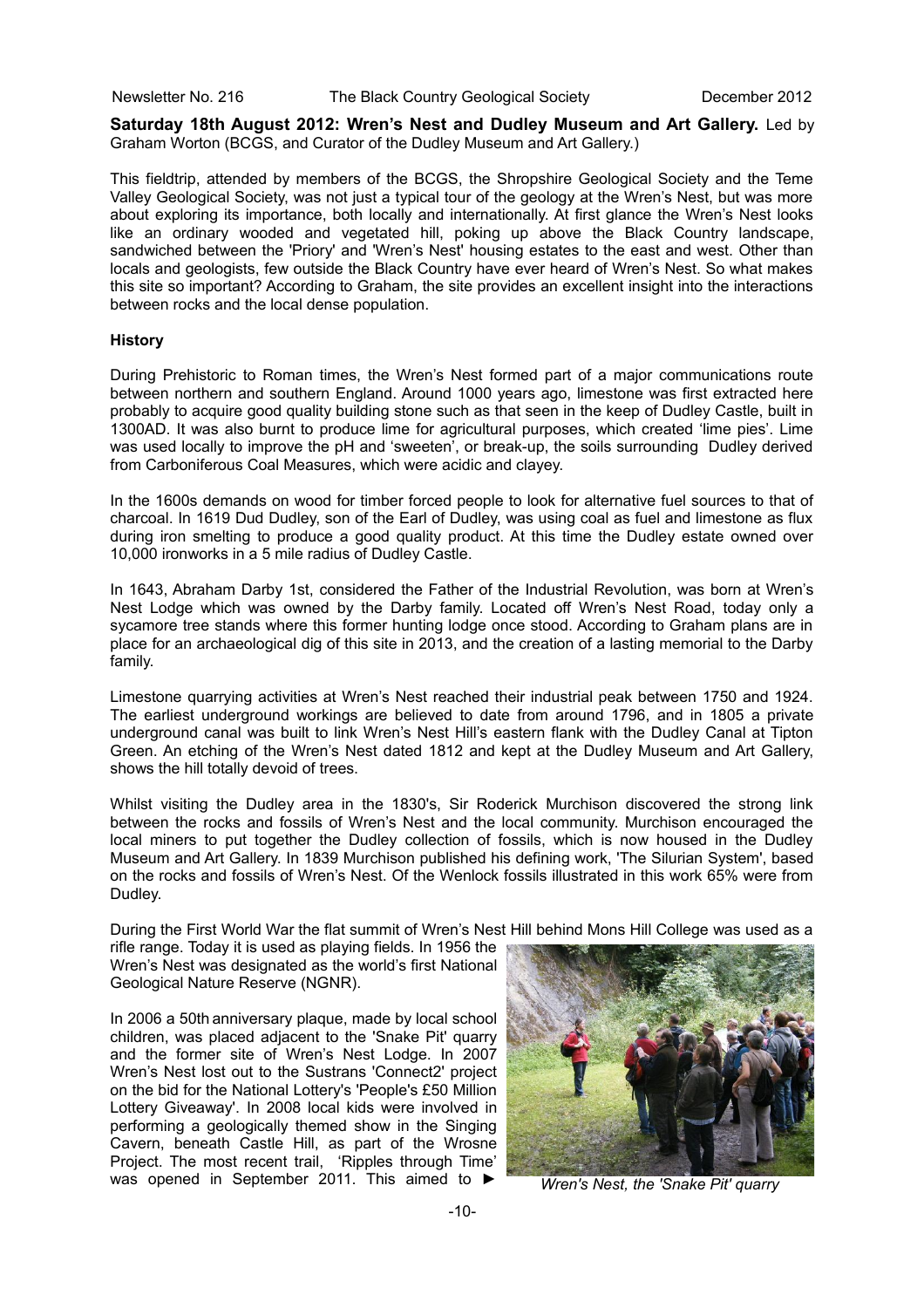improve access around the Wren's Nest NGNR and educate those following it. Numerous plaques and new interpretation boards have been put up as part of the trail, including one near the entrance to the Seven Sisters' caverns, which commemorates the local miners and geology.

### **Geography and Geology**

Wren's Nest Hill rises to approximately 185m above the surrounding landscape and together with Castle Hill to the southeast and Hurst Hill to the north, forms a roughly NS trending ridge that represents the watershed for Central England. From here rainfall drains either eastwards into the River Trent or west into the River Severn.

These hills are isolated inliers of Silurian (Wenlock and Ludlow Series) rocks, comprising Lower Elton Member (youngest), Upper Quarried Limestone Member, Nodular Member, Lower Quarried Limestone Member and the Coalbrookdale Formation (oldest). Carboniferous Coal Measures make up the surrounding, flat low lying landscape.

The Wren's Nest provides a great natural laboratory and valuable teaching facility. The rocks illustrate basic geological principles like structure and stratigraphy, environmental geology and palaeontology. They are believed to have formed approximately 427 million years ago when England was somewhere between 20° and 30° south of the equator. They indicate evidence of a shallow tropical marine environment, probably a lagoon, resting on the edge of a continental shelf. Fossil ripple marks and other sedimentary features indicate high and low energy conditions, suggesting periodic storms and wave activity interspersed with quieter periods.

This environment was home to an abundance of marine life including corals, arthropods, crinoids and various molluscs that lived on or in the sea bed. Over 700 faunal types of macro, micro and trace fossils have been identified at Wren's Nest, of which 186 species were first discovered and described here and 86 are found nowhere else. The fossils come in a variety of morphologies indicating relatively shallow and deeper marine conditions. Discrete green beds of bentonite clay show that periodically falling ash temporarily smothered life in the lagoon, creating death assemblages. Over 30 such beds have been identified at Wren's Nest.

The rocks of Wren's Nest are comparable with those at Wenlock Edge, Shropshire and other locations along the English-Welsh border. All support the idea of a shallow tropical lagoon, but are different. Only 250 faunal fossil types have been identified at Wenlock Edge. It has been interpreted as the seaward edge of the lagoon, with more massive reef systems than those seen at Wrens' Nest, but the Wren's Nest contains the most complete section of Wenlock Series rocks.

The geology of Wren's Nest still throws up many questions. For instance, it tells a story of changing sea levels, but was this a local tectonic change or a more global event, i.e. from melting ice? Where was the volcano situated that produced the ash falls that killed life in the lagoon? Geologists often apply the Principle of Uniformitarianism, i.e. that the present is the key to the past, when interpreting rock sequences. However, can this idea be solely relied on when looking at the distant past?

### **New Teaching**

Recent studies of the rocks of Wren's Nest have been shedding new light on the region during the Silurian Period. The bentonite beds have provided information on the direction and volcanic source that produced them (ie somewhere beneath Cheltenham), as well as wind direction and the chemistry of the magma chamber. The boundary of the Wenlock/Ludlow Series has been shifted approximately 2 to 3 million years due to radiometric dating of zircon crystals within the bentonite beds. Studies of corals indicate that during the Silurian Period seasons were longer, with a year lasting ►



*New sculpture near the Seven Sisters' cavern*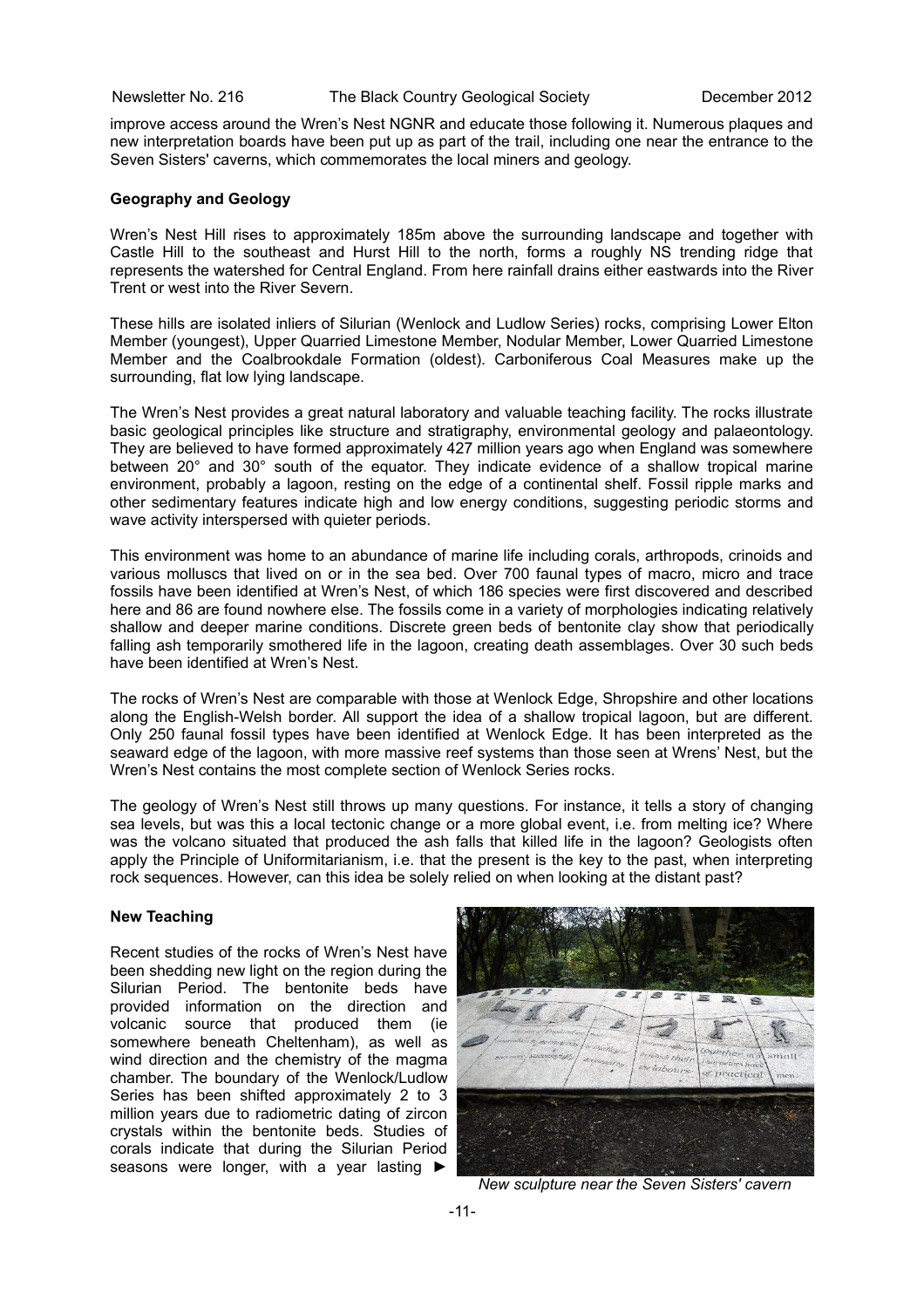400 days. Lasers fired at mirrors left on the Moon by Apollo astronauts have shown that the Earth and Moon gap is increasing at an approximate rate of 4cm/yr. This suggests that during Silurian times the Moon was closer and brighter.

So, can the Principle of Uniformitarianism be solely relied on? Certainly similarities do exist between environmental conditions seen today and those of the Silurian Period. However, there would have been important differences. Would the Moon being closer produce bigger tides? Also, at that time the land would have been devoid of colonising plants. What would this mean to rates of erosion, weathering and sedimentation?

### **Caverns and Ecology**

Limestone quarrying has left a legacy of trenches, quarries, caverns and open areas that many, especially locals, have enjoyed for decades. There are still big plans proposed for the Severn Sisters' and other caverns beneath the reserve since losing out on the Peoples' £50 Million. But for now the Severn Sisters remain stabilised and out of bounds.

Today the Wren's Nest is also important ecologically. Numerous animal and plant species take advantage of the array of habitats, including meadows and woodland, left behind from the site's industrial past. Locally rare plants such as Small Scabious, Milkwort, Quaking Grass, Hoary Plantain and Bee Orchids thrive in meadow areas. Ash, Beech and Sycamore make up the new woodlands, grown up since the 1812 etching was produced. Numerous bird and mammal species also use the reserve. These include 7 of the UK's 16 bat species, which had to be rehoused in the North Gallery when the Seven Sisters' caverns were infilled.

### **Local Community**

Since the early days of mining, the reserve has remained at the hearts of the local communities, whether it is for work, recreation, education or just some solace. For years the site has been troubled with vandalism and poor behaviour; however the wardens have worked hard to make improvements and learnt valuable lessons in the process. Probably the most important has been to get the locals involved in the upkeep of the reserve, to educate them and make them appreciate what is on their doorstep. The wooden Dudley Bug seat and the 50th anniversary plaque are testament to this.

New proposals to develop the Mons Hill Campus into a housing estate have upset many groups. Not only is there concern for the impact of such a development adjacent to such a sensitive and important site, but also, what will this mean to the careful balance that exists between the Priory and Wren's Nest estate communities?

### **Dudley Museum and Art Gallery**

We finished the day with a visit to the Dudley Museum and Art Gallery and the 'Climate Through Time' gallery. This gallery houses the Dudley collection of Silurian and Carboniferous fossils along with some



*Dudley Museum and Art Gallery*

Permo-Triassic specimens and 'Fluffy' the woolly mammoth. Graham spoke of his plans to create a timeline in the gallery illustrating Dudley's geology and highlighting names and places associated with it. He hopes that this will also get support from BCGS members.

I would like to thank Graham for this very interesting and informative day and members of the Shropshire and Teme Valley Geological Societies for their attendance. I hope they enjoyed the day too and that we may see them again on future field trips. ■

*Andy Harrison*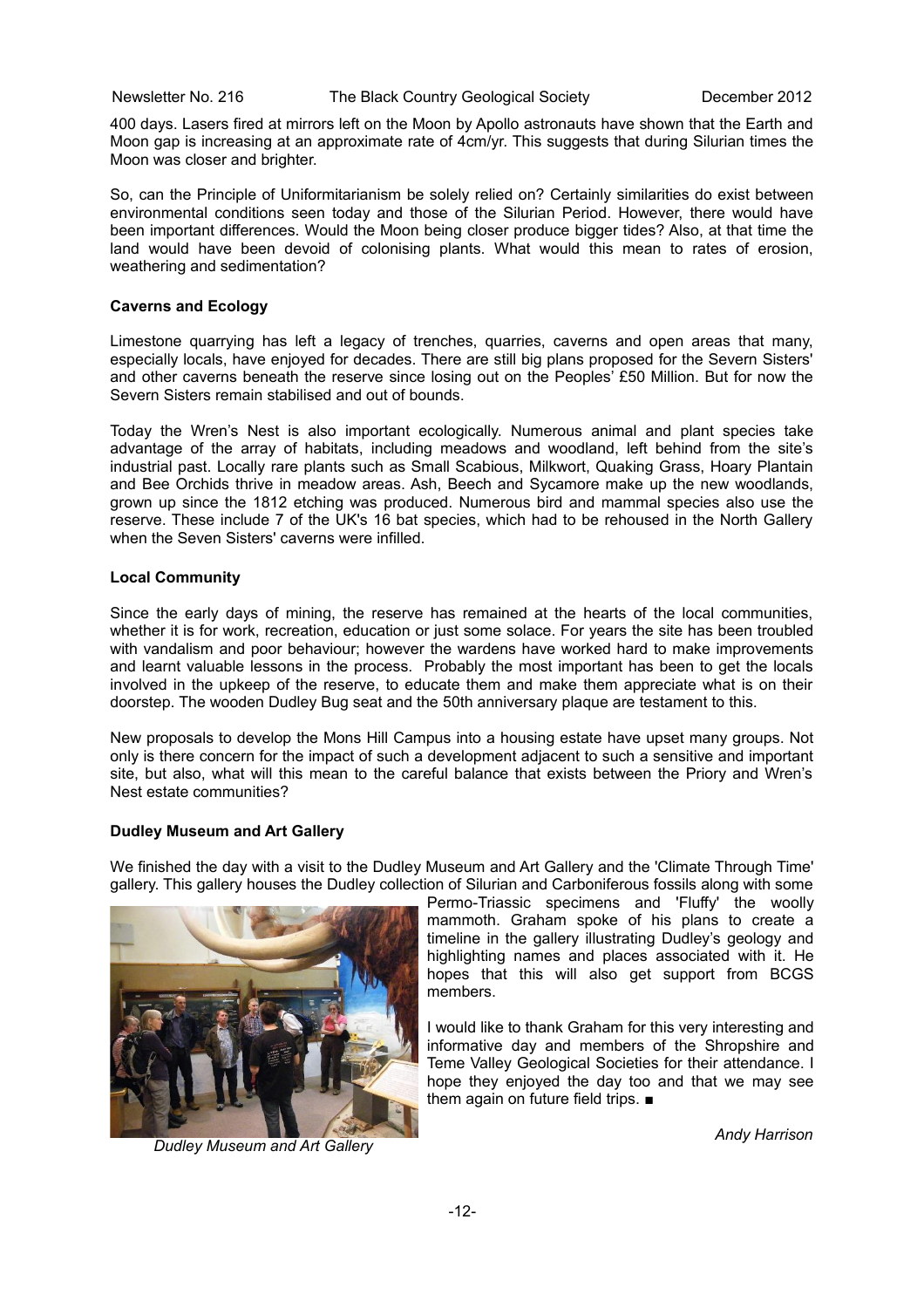# **Long Excursion to the Birmingham District - 1898**

Jonathan Larwood was our guest speaker at our October meeting. He is the archivist for the Geologists' Association and he gave us a look at some of the old photographs of its history, particularly their fieldwork activities. He ended his presentation by describing a field visit to the Wren's Nest in 1898 where the party went by barge through the now closed tunnel that ends under the Seven Sisters cavern. I wanted to find out more, so I consulted the Proceedings of the Geologists' Association for 1898 (PGA Vol 15 pp: 417- 428), and found that the Wren's Nest visit was on the last day of what they called in those days a 'Long Excursion'. The whole excursion lasted a week and the Directors were Charles Lapworth, Jerome Harrison, W. W. Watts, Wickham King and Stacey Wilson.

The Dudley visit was on Wednesday 3rd August 1898 and firstly they walked up Castle Hill 'by Mr Claughton's kindness'. They viewed the geology from the summit and then took a limestone barge to the Wren's Nest where the caverns were illuminated with hundreds of candles. Here, Professor Lapworth explained the geology as it was related to the industries of the surrounding districts. They then walked to the Priory 'in answer to Mr Claughton's kind invitation' where they were 'most hospitably entertained'; they then went to the railway station for their journey home.

While reading the account of this excursion it is easy to see the great differences from our modern field trips. Their itinerary was built around the railway system, and they did far more walking than we would sometimes incorporate. Occasionally it is mentioned that carriages were taken when visiting a more remote area and it is interesting to speculate what sort of carriages would be required for a party of about 30 people. It was also evident both from Jonathan's photographs and the description in the PGA that this was basically a party of 'gentlemen'. They used their contacts with the local gentry to facilitate their visit, hence the hospitality given by Mr Claughton, a well-known figure in Dudley at that time. There were one or two ladies in the photographs but they seemed to be either wives or attached to a gentleman. Late Victorian society was very structured, and this field party would mirror this, perhaps like Downton Abbey, in the field.

On Monday 1st August they travelled to Wolverhampton, and the leader for the day, Jerome Harrison, took them to West Park to look at the boulders that the Corporation had preserved. They then drove - carriages presumably - to Tettenhall to have breakfast with Mr C. T. Mander, and look at more boulders collected by his father. This was an 'erratics' morning driving on to Trescott, Trysull and Seisdon, however the term 'erratic' is never used. It is always 'boulders', and this area is strewn with them. They listed some of those they identified: granites from Eskdale, Skiddaw and Galloway region; granophyre from Buttermere; felsite from St. John's



*Some erratics in West Park*

Vale (?); felspathic (sic) dykes from S. Scotland and Lakeland; tuffs and andesites from Lakeland and Arenig; and a striking augite andesite from Falcon Crag in Borrowdale. This long day continued with visits to Enville, a climb to the top of Kinver Edge, ending with a drive to Stourbridge Junction to catch the train.

The party stayed at the Grand Hotel, presumably in Birmingham, and they visited various localities; Lickey, Kidderminster, etc., all reached by train. If I had a time machine I would have to go back and listen to Lapworth and Harrison in the field, and what they said to each other as they walked from one locality to the next. Both brilliant geologists ahead of their time. ■

*Bill Groves*

# Please send material for the next Newsletter to: [newsletter@bcgs.info](mailto:newsletter@bcgs.info)

**42 Billesley Lane, Moseley, Birmingham, B13 9QS.**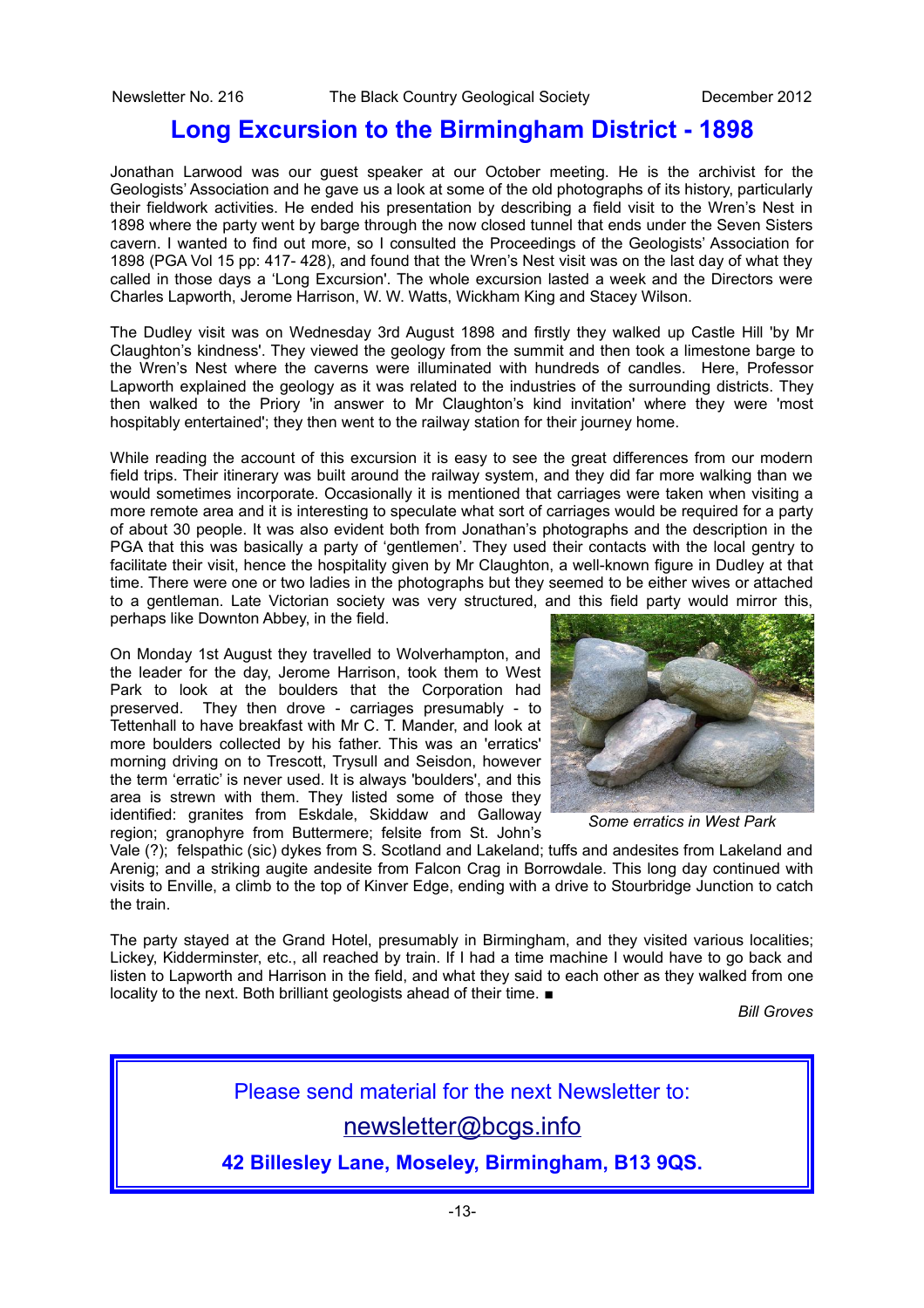## **Erratics - History of the Term**

When I wrote the follow up to Jonathan Larwood's lecture, looking at the 1898 visit to our area, I remarked how the erratics they saw were always called 'boulders', and I wondered when the word 'erratic' was first used. I mentioned this to some of my geology friends from my university days and received some very interesting observations.



*Darwin's erratics at Cwm Idwal*

Louis Agassiz and Buckland both realised that ice played a part in moving boulders. Charles Darwin, along with Adam Sedgwick, visited Cwm Idwal in Snowdonia in 1832, and in 1842 Darwin returned to look for evidence of glaciation. The photograph shows the boulders that particularly interested him and other scientists of the time, including Alfred Russel Wallace. Darwin wrote a paper in 1842 with the term 'erratic boulders' in the title, and he wrote another paper in 1848 entitled: 'On the transportal of erratic boulders from a lower to a higher level'. (Darwin, C.R. 1848. *Quarterly Journal of the Geological Society of London* 4: pp 315-323.) My thanks to Brian Rosen for this information and the image.

Here the word 'erratic' is used as the adjective that it is, so is always coupled with a noun, in this case 'boulder'. It looks as if this is still the case in 1898, but it was later used as a noun, so you could talk about 'an erratic'. But this is just how language develops, and if you think hard I am sure you can come up with other terms; for example you travel on the 'underground', derived from 'underground railway'.

There is a very good site devoted to Darwin <http://darwin-online.org.uk/>which is worth looking at. And on a less pedantic note, apparently there are pictures of excellent glacial valleys in the latest 007 film, Skyfall! ■

*Bill Groves*

# Have a look at our website at: **[www.bcgs.info](http://www.bcgs.info/)**

# **The Piltdown Affair - 100 years later**

It is now almost 100 years to the day since the anthropological find of the 20th century was first formally announced to the world, in the meeting room of the Geological Society in Piccadilly on the 18th December 1912. In fact the news had been broken in a scoop for the Manchester Guardian almost a month earlier (21st November) - a leak by a person unknown, in anticipation of much that remains unknown to this day.

At that time the world was very different. Many discoveries in relation to the ancestry of our own kind had been forthcoming in the wake of Darwin's famous theory, but these discoveries were coming from foreign places, notably Germany, France, and Java, much to the irritation of a certain breed of homegrown anthropologist.

Charles Dawson was such a man, albeit an amateur. He had already amassed quite a CV in varied fields of geology, archaeology and local history which at the time had been met mostly with enthusiasm, and the respect of the scientific establishment. However, he had also trodden on a few toes, such that his reputation amongst his immediate fraternity (in Sussex) was rather more mixed. Indeed, it appears that he had also made a few enemies, including erstwhile friends and collaborators. ►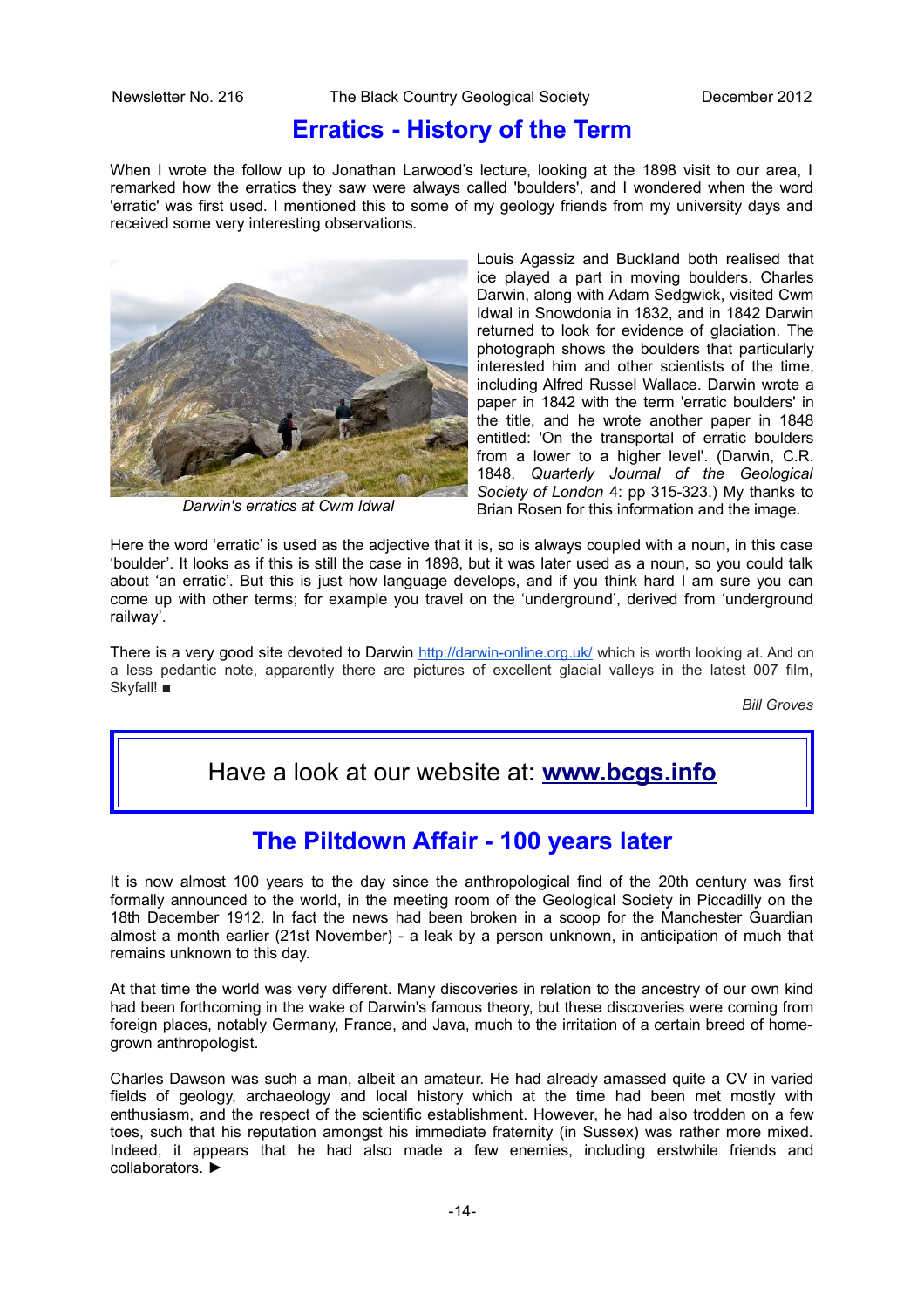It was against this background that Dawson discovered the site that will now forever be inextricably linked to his name; an unassuming patch of gravel in the grounds of Barkham Manor near Piltdown which was being dug for stone used to repair the estate roads. Dawson believed it to be of more than usual antiquity for such deposits in the area. He asked the workmen to keep a watchful eye for any unusual remains they might uncover. In due course a few fragments of human skull showed up over a period of perhaps 4 years (1908-12), until Dawson felt the time right to involve the professional assistance of Arthur Smith Woodward of the Natural History Museum, with whom he had previous dealings with some of his other finds. This delay in presenting material turns out to have been a curious and recurrent practice throughout Dawson's scientific career.

This collaboration soon yielded a few more fragments of bone, both 'human' and other during the summer of 1912, with the assistance of a variety of friends, notably Pierre Teilhard de Chardin. He was a young Jesuit priest who would go on to have a long career in anthropology (with involvement in the story of 'Peking Man').

At the official unveiling, Woodward's interpretation of the initial material was far-reaching. Here was the long awaited 'missing link' between ape and humankind, the 'Earliest Englishman' (the title he would use for his autobiographical account in later years). His view was that the Piltdown remains constituted the first step towards humanity and warranted the designation of a new genus which he called Eoanthropus (the 'Dawn Man'). Missing links, incidentally, had been another oft-recurring feature amongst Dawson's earlier discoveries.

The fallout from this declaration was only the beginning of a long tale of woe that lasted for over 40 years. Woodward's reconstruction of the cranium caused much controversy from the start, as did the association with a somewhat simian jawbone found alongside the more human-like skull bones. Much debate centred on the size of this individual's brain and the character of the



*The portrait painted by John Cooke in 1915. Back row: (left to right) F. O. Barlow, G. Elliot Smith, Charles Dawson, Arthur Smith Woodward. Front row: A. S. Underwood, Arthur Keith, W. P. Pycraft, and Sir Ray Lankester. (Wikimedia)*

dentition. A rather perplexing aspect of the material was that all the critical bits that would most satisfactorily reveal its true nature were broken off; in particular the canine teeth and the jaw articulation points.

Almost miraculously the canine tooth duly showed up (found by de Chardin) to settle that argument. The canine was just as Woodward had predicted, and exactly unlike that anticipated by the foremost authority of the day, Arthur Keith, an anatomist at the Royal College of Surgeons. Equally remarkable was how a second 'Piltdown Man' (actually a woman... but never mind such detail!) was duly discovered by Dawson at another site that to this day is not accurately recorded. This uncertainty was a bugbear to Woodward. He never managed to extract the exact details from Dawson, who was by late 1915 in terminal decline before his untimely death at the age of only 52 the following year. 'Piltdown 2' was formally presented by Woodward in 1917 to try and silence the 'dualists' notably abroad, (including, curiously, de Chardin!) who continued to question the compatibility of skull and jaw. Surely an accidental association of such material couldn't happen twice!

One particular find that has aroused much comment ever since it was unearthed, is an implement that is usually referred to as 'the cricket bat', on account of its appearance. Nobody could sensibly interpret this item; there was nothing like it in the archaeological record. It only came into a light of its own after the Piltdown material had been exposed as entirery fraudulent in the early 1950's. Evidence was slow to be assembled, as new analytical techniques emerged. Meanwhile the place of Piltdown Man in the evolutionary record was becoming more and more untenable with new discoveries in which changes in the jaw followed that of the cranium (the opposite of Piltdown): indeed Piltdown had been all but dismissed by the time the necessary evidence came along to consign him to oblivion. In the end it ►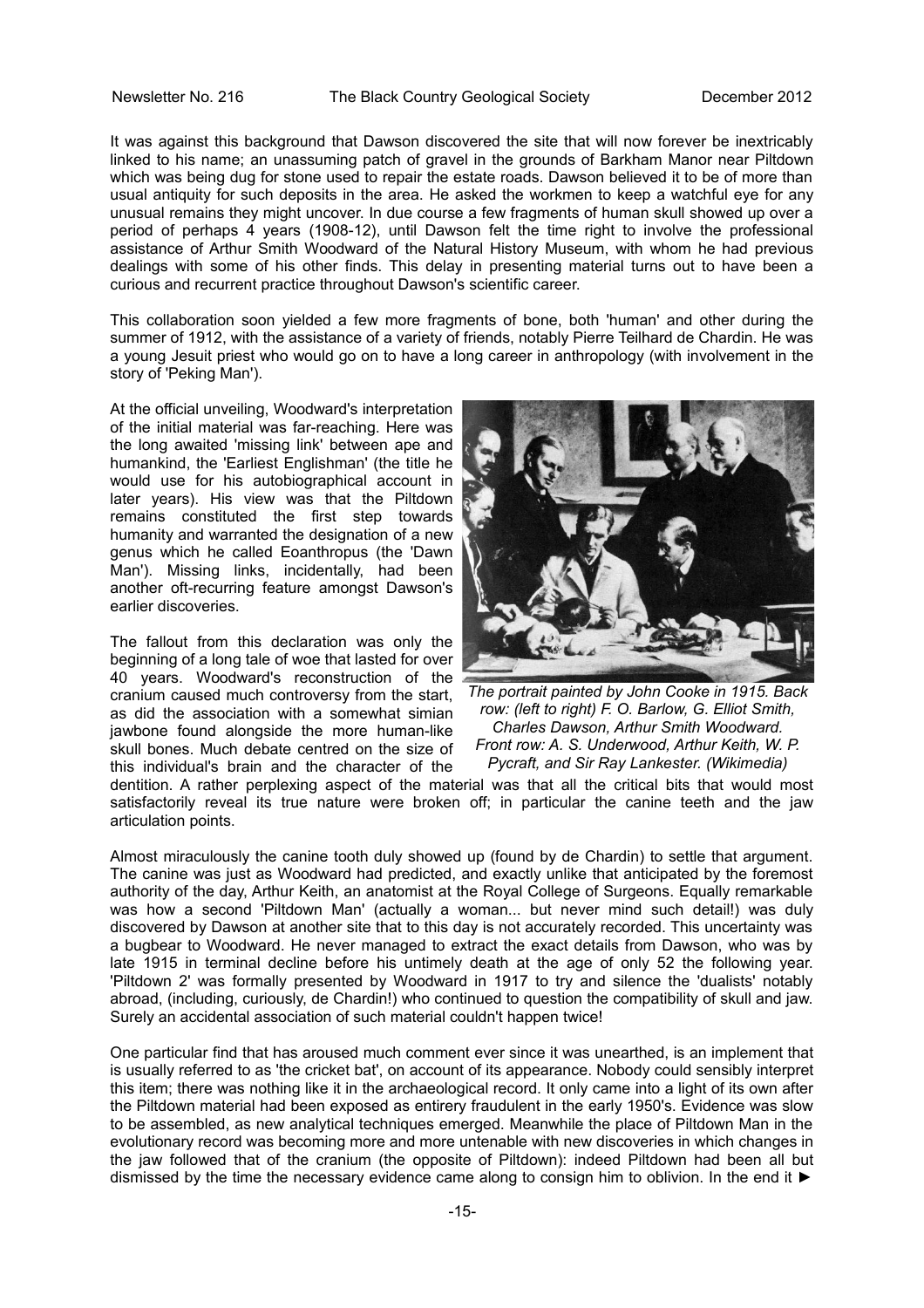was a fluorine test for dating bone, followed by radiocarbon dating that proved beyond doubt that Piltdown bones were **much** younger than imagined. Further examination also showed up the rather crude artificial staining and filing down of teeth to make Piltdown into something it never was.

In this light the 'cricket bat' *(actually an elephant thighbone, found near the skull pieces. Ed)* has been seen as a confession by either the forger himself or someone who had rumbled the whole business trying to expose the deceit. Unfortunately Piltdown's supporters could by that time see nothing wrong with 'their baby' and were taken in by the most preposterous piece of paraphernalia ever presented, which should have stretched credulity beyond breaking point.

The sad fact by this time was that nearly all the 'players' in the affair were dead and unable to defend themselves. Interpretations with the benefit of hindsight still vary. Was it a joke that went too far? Was it a case of somebody setting up someone else with malicious intent? Or was it a fraud, deliberate, premeditated and with intent to deceive and shape the path of evolutionary science?

Over twenty suspects have been named amongst the wealth of literature on the subject, including Chipper the goose who lived at Barkham Manor and was adopted on site as a 'guard dog'. If one applies the principle of Occam's Razor to the matter, that the simplest explanation is likely to be the right one, then (as my earlier tone might have suggested) I fear that Dawson's guilt is the only conclusion one can reach, though he could, just, have been duped by the real 'Moriarty' of crime.

The truth is that we shall probably never know for sure. I'm sorry to disappoint you in not coming up with a definite villain! Many books and learned articles in respectable journals have been written, each convinced of their own right. But no case adequately stands up to the full rigours of proof as required in a criminal court. Pretty much all evidence is circumstantial, albeit there is a lot of it to sift through. There have even been confessions of guilt, but they do not stand up to scrutiny (and beg the question: why a confession from someone clearly innocent?). So, although the known facts don't tell us 'who dunnit', they do perhaps give us a glimpse into that dark and mysterious aspect of human nature, the drive at any cost to get noticed or to create one's own legacy. ■

*Mike Allen*

# **Geobabble**

In October my wife and I went to a meeting of the Birmingham Book Festival at the Custard Factory. We went to listen to a poetry reading by the young Black Country poet. Liz Berry. I did not expect an idea for Geobabble to arise, but that is what happened. Liz Berry was born and went to school in the Black Country and now lives in London where she works as an infant school teacher. She has an MA in Creative Writing from Royal Holloway and received an Eric Gregory Award in 2009. Her poems have appeared in many of the major UK magazines and on BBC Radio 3. Her debut pamphlet '*The Patron Saint of School Girls'* was published by *tall-lighthouse* in 2010. Liz has written about dialect poetry for The Poetry School and The Young Poets Network. The poem with geological connections is called 'Stone', and the Black Country influence is quickly recognised.

### **Stone**

When you bought me a milk pan for Christmas a woman at work said you were *as romantic as a stone*. Watching you that evening, I wondered what stone she had meant: a chip of carpark gravel or something fancier like the peridot in my mother's engagement ring?

My interest in you became geological. Pulling on your wellingtons to walk the dog in the rain, you were granite, durable, funereal almost. Under the water of the bath, you were the agate I found on Brighton beach as a child, sleek and mottled as the skin of a seal. ►